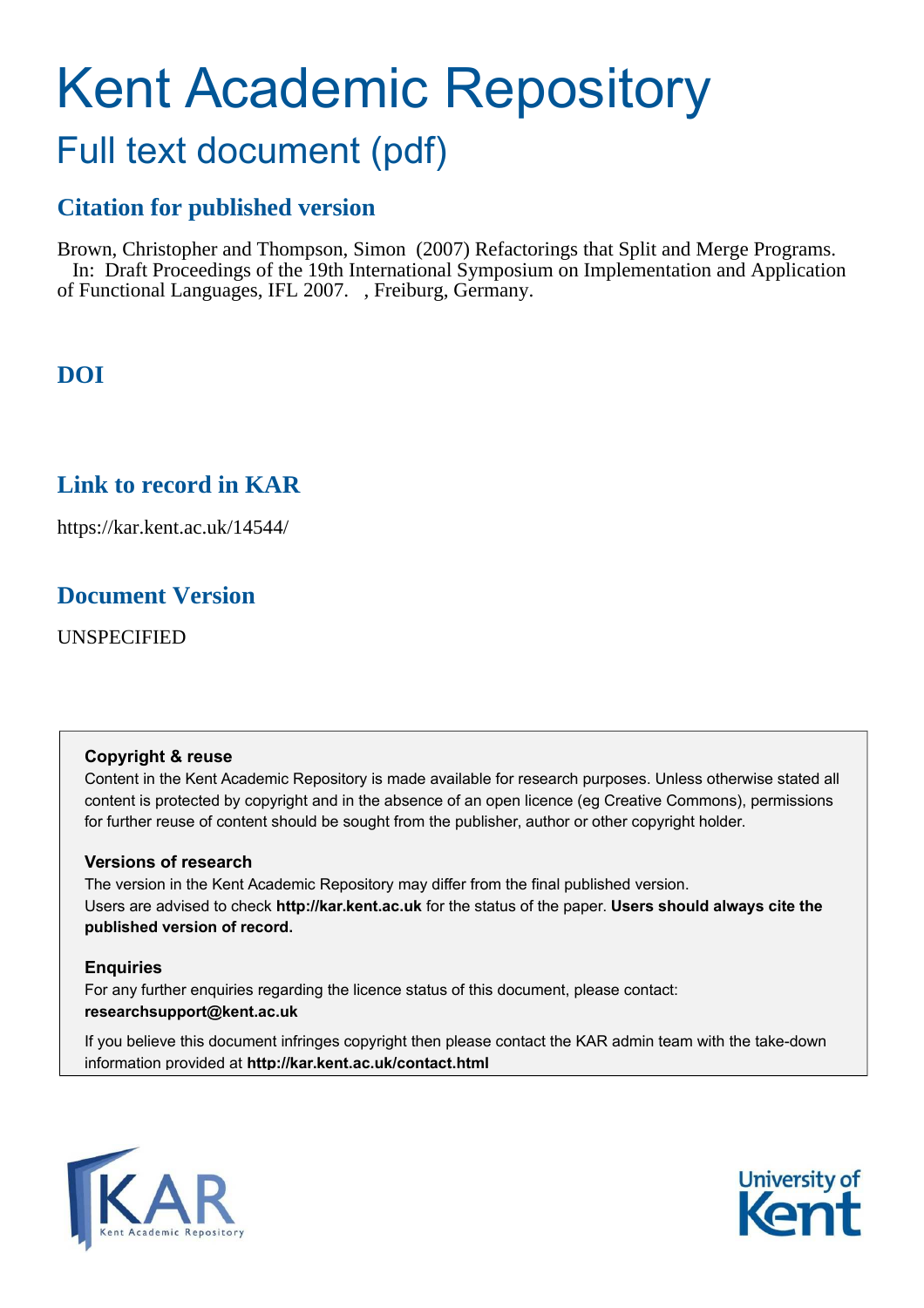## Refactorings that Split and Merge Programs

Christopher Brown<sup>1</sup> and Simon Thompson<sup>2</sup>

<sup>1</sup> University of Kent, Canterbury, Kent, UK. cmb21@kent.ac.uk <sup>2</sup> University of Kent, Canterbury, Kent, UK.

S.J.Thompson@kent.ac.uk

Abstract. Program slicing is a well understood concept in the imperative paradigm, but so far there has been little work on program slicing in the context of functional languages. This paper describes a program slicing technique for Haskell that takes tuple-returning functions apart (called splitting); the converse of this is also described (called merging). The slicer is implemented as a transformation for the Haskell Refactorer, HaRe. Splitting functions is a useful transformation to allow the programmer to extract a particular subset of the functionality of a tuplereturning function into a new definition. Merging is a useful transformation because it allows many definitions to be merged together, thus eliminating duplicate code and encouraging code reuse. Splitting and merging can help to reduce dead code and increase program productivity and can be also used for debugging purposes.

#### 1 Introduction

Refactoring was first introduced by Opdyke in his PhD. thesis in 1992 [10]. Refactoring is the process of changing the internal structure and organization of a program, while preserving its semantics. The key aspect of refactoring —in contrast to general program transformations, such as genetic programming  $[4]$  — is the focus on purely structural changes rather than changes in program functionality. Refactoring also contrasts with other meaning-preserving transformations which emphasize a change in efficiency or other non-functional aspects. Refactoring is aimed at improving code quality, increasing programming productivity and increasing the ability for code to be reused. This functionality-preservation is crucial so that refactorings do not introduce, or remove, any bugs.

This paper is concerned with the investigation of a number of refactorings for Haskell. We start with dead code elimination and based upon that the process is extended to introduce a notion of function splitting and merging. As an example of merging and splitting, consider the following Haskell library functions, take and drop:

take :: Int  $\rightarrow$  [a]  $\rightarrow$  [a] take  $0 - = []$ take  $[$   $[$   $] = [$   $]$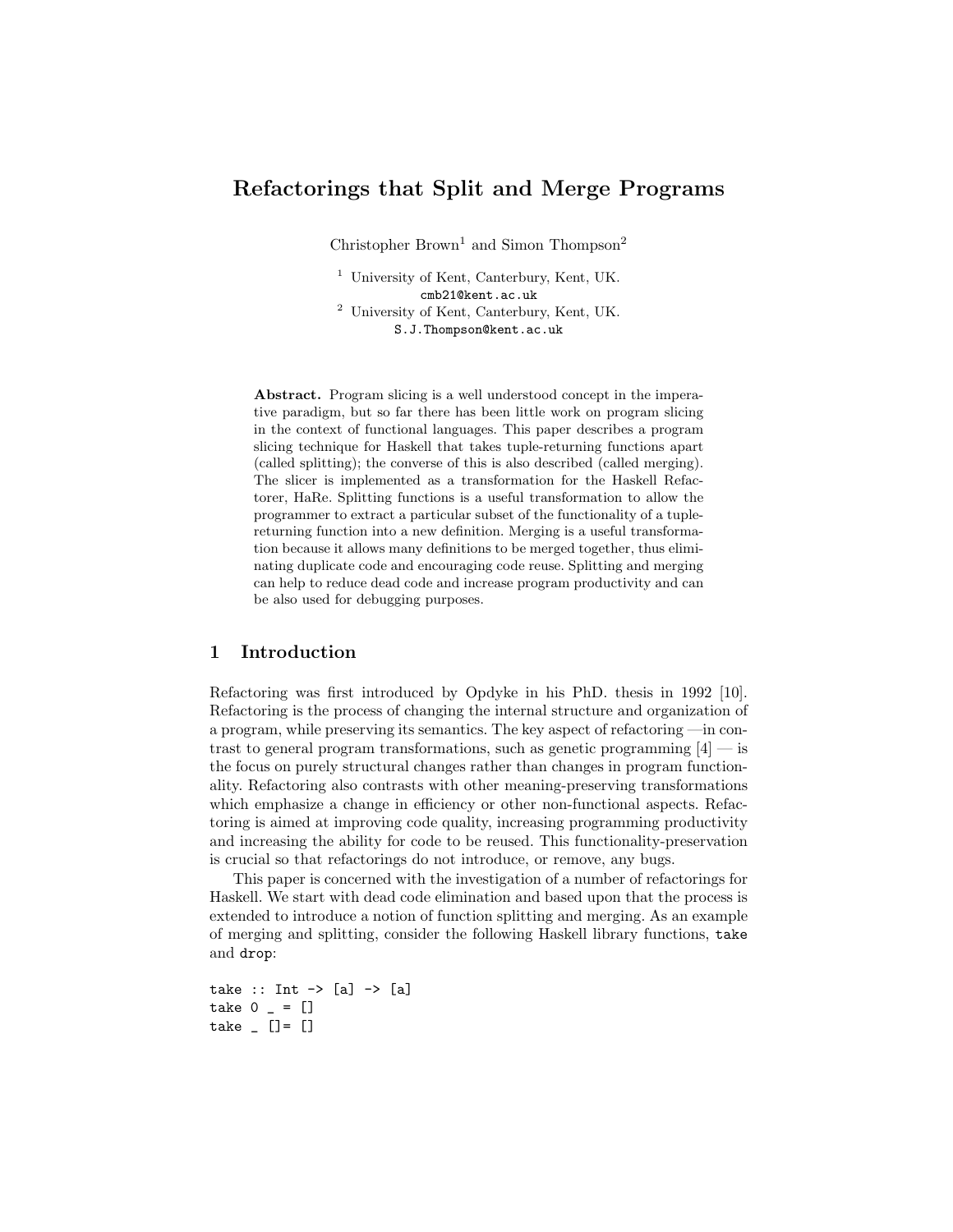```
take n (x:xs)
  | n > 0 = x : take (n-1) xs
take _ _ = error "PreludeList.take: negative argument"
drop :: Int \rightarrow [a] \rightarrow [a]
drop 0 xs = xsdrop [ = []drop n (x:xs)
  | n>0 = drop (n-1) xsdrop _ _ = error "PreludeList.drop: negative argument"
As a concrete example of the usage of take and drop, consider:
```

```
> (take 10 "hello world", drop 10 "hello world")
> ("hello worl","d")
```
A merge refactoring allows the creation of a function which provides both results using only one list traversal rather than one traversal for each of take and drop. In the following example, splitAt is the result of merging take and drop:

```
splitAt 0 xs = ([], xs)splitAt [ [ ] = ([] , [])splitAt n (x:xs)
  | n > 0 = (x:ys, zs)where
    (ys, zs) = splitAt (n-1) xssplitAt _ _ = (error "PreludeList.take: negative argument",
               error "PreludeList.drop: negative argument")
```
The following is an example of the usage of splitAt:

```
> splitAt 10 "hello world"
> ("hello worl","d")
```
Splitting is the converse of merging, for example, the extraction of the definitions of take and drop from splitAt. Although splitAt is a predefined Haskell function, it serves as a useful example to illustrate splitting and merging. The process of these refactorings is described in section 3.1.

The refactorings are implemented in the Haskell Refactorer, HaRe. HaRe is the result of the combined effort of the Refactoring Functional Programs project at the University of Kent [7]. HaRe provides refactorings for the full Haskell 98 standard, and is integrated with the two most popular development environments for Haskell programs: Vim and (X)Emacs. HaRe refactorings can be applied to both single- and multi- module programs; HaRe is itself implemented in Haskell, and is built upon the Programatica [11] compiler front-end, and the Strafunski [6] library for generic tree traversal. The HaRe programmers' API provides the user with an abstract syntax tree (AST) together with utility functions (for example, tree traversal and tree transforming functions) to assist with the implementation of refactorings.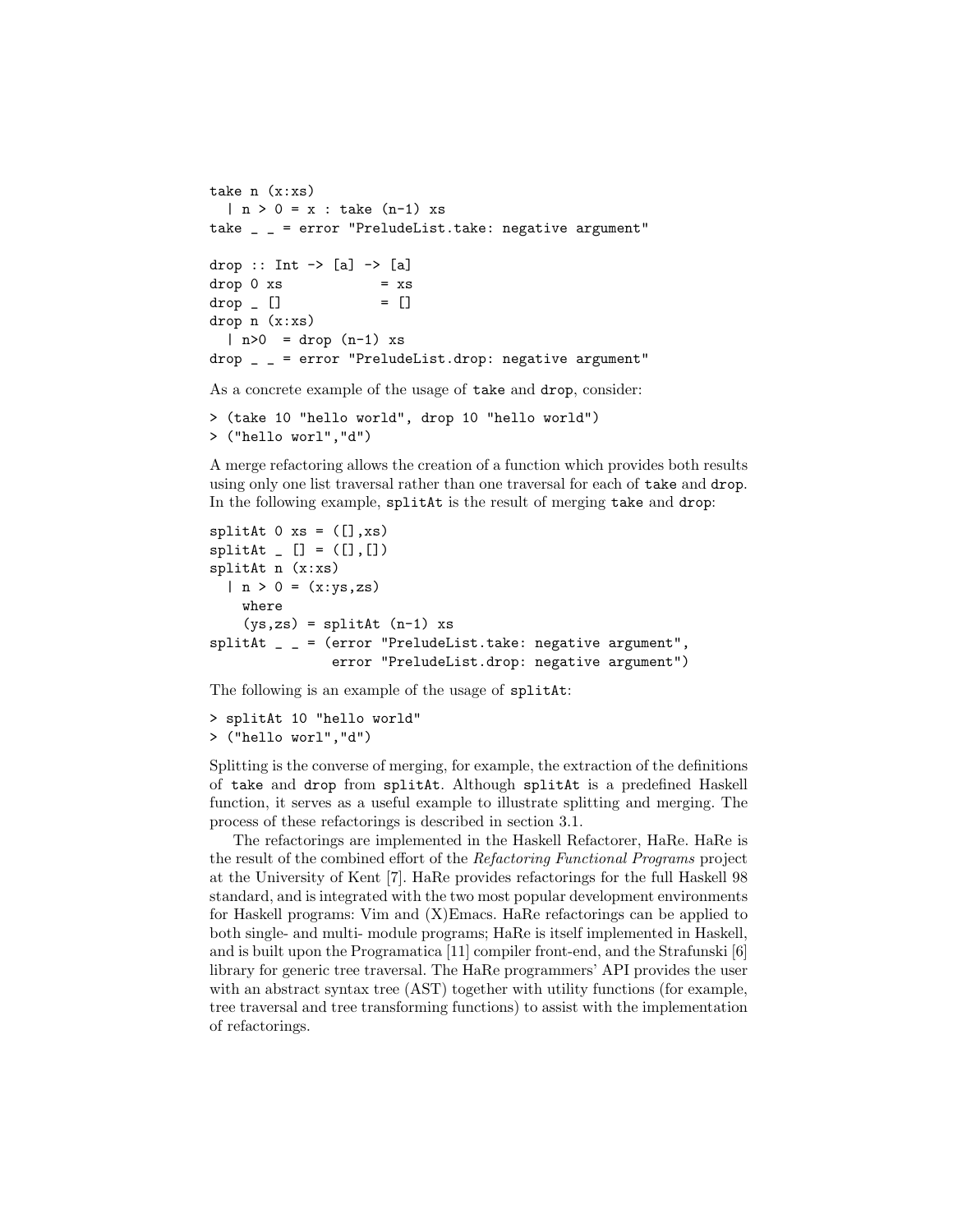Pure functional programs are referentially transparent [14], therefore the opportunities for refactoring are much greater than for imperative programs. The classical example of this, of course, is that in a functional language it is always possible to transform  $f \times + g \times$  into  $g \times + f \times$  (assuming, of course, that  $+$  is a binary commutative operator). This is not possible for an imperative language because either f or g may change the value of the parameter x and therefore the result will depend on execution order. This is not, of course, the case in a functional language. In addition to this, in a functional language duplicated occurrences of an expression (within the same scope) will have identical values, and so could be replaced with a shred computation; this is also not the case for imperative programs.

The following sections first introduce the idea of eliminating code within a function that is not needed; this has two flavours: unused code elimination and irrelevant code elimination. A notion of program slicing in Haskell is then outlined. A backwards, static program slicing technique that takes apart tuplereturning functions is defined. Following this the converse of the splitting operation, namely merging is also defined. The paper concludes by looking at possible future developments in program slicing for Haskell.

#### 2 Code Elimination

Dead code elimination [3] is a compiler optimization used to reduce a program size by removing the parts of the program which are not needed. In Haskell dead code contains code that is unreachable by evaluating the main function.

This section introduces two flavours of code elimination: dead code elimination and irrelevant code elimination. Dead code elimination is concerned with taking a particular top-level function of interest, and removing any nested declarations within that function that are not needed. Irrelevant code elimination is a generalization of the former. Irrelevant code elimination focuses upon removing nested declarations that are not needed to compute a particular sub-expression within the top-level declaration. Irrelevant code elimination is used to aid the programmer in debugging code.

#### 2.1 Dead Code Elimination

Often programmers write a first version of a program without paying full attention to programming style or design principles [5]. Often, having written a program, the programmer will realise that a different approach would have been much better. Refactoring tools provide software support for modifying the original program into a better written program thus avoiding the expense of starting from scratch.

Programming "rapidly and badly" can cause lots of unnecessary declarations in the program; declarations that are never called and are hence "dead". For example, the code below takes a list of type variables and produces a data structure containing the list of type variables: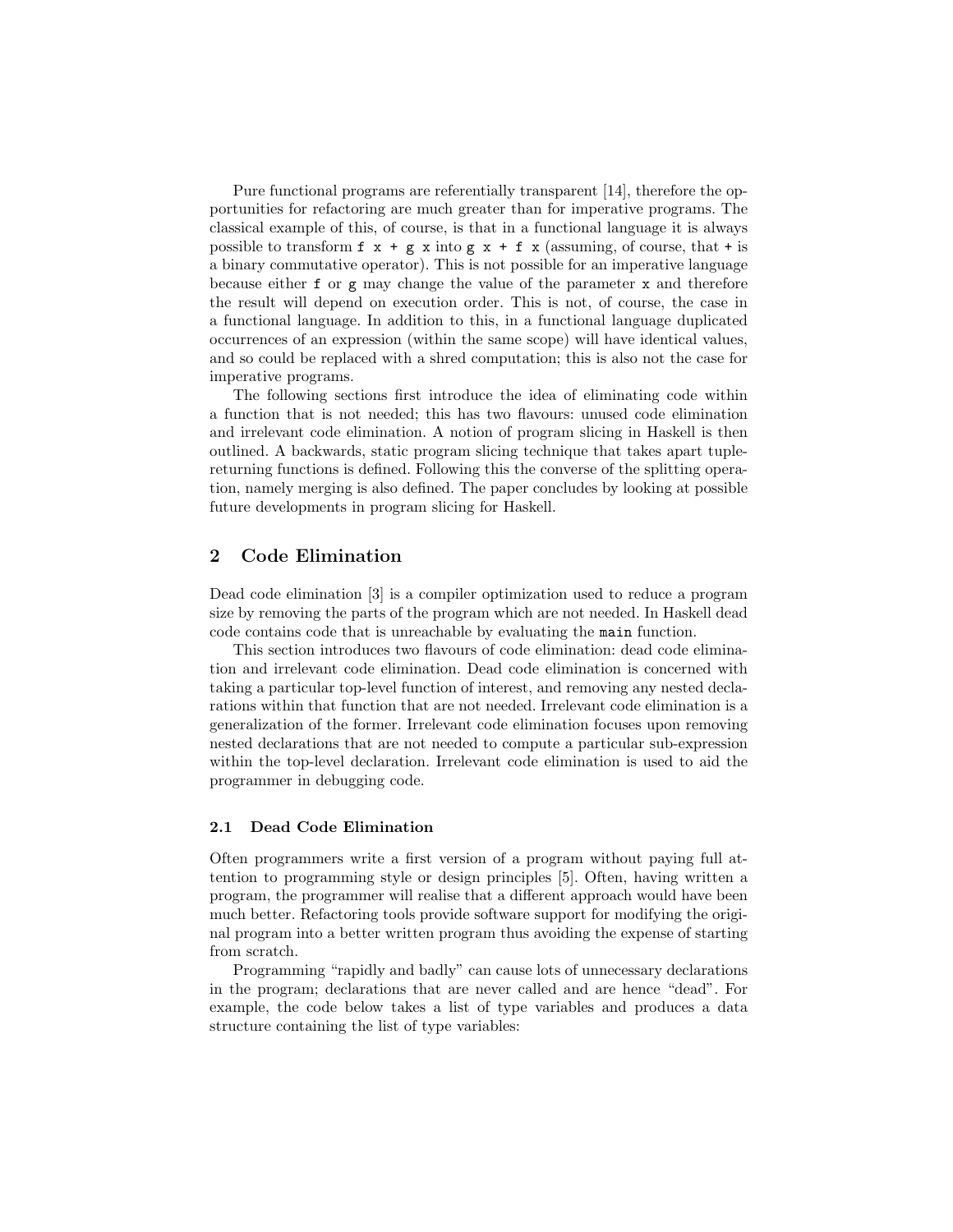```
createApp [var]
= (Typ (HsTyVar (nameToTypePNT var)))
createApp (v:vars)
= Typ (HsTyVar (nameToTypePNT (v ++
                                    (concatMap (" -> "++) vars))))
    where
    myConcat :: [ String ] -> String
    myConcat [] = []myConcat (x:xs) = (x ++ " -> ") ++ (myConcat xs)
```
The function createApp contains one declaration that is not needed: myConcat can be removed, as it is not needed to evaluate the result. Dead code can make a function look particularly messy and depending on the particular compiler used may actually consume memory and slow execution. Dead Code Elimination is a refactoring implemented in HaRe that searches the AST for the definition of a particular function (supplied as a location in the original code), removing any declarations contained within that particular function that are not needed. The examples provided in this section present only a where clause; a similar technique is used to cope with lambda definitions and let clauses.

There are two stages to the refactoring. An analysis stage that collects all the information required to do the modification, and a modification stage that actually performs the modification on the AST with the information provided by the analysis stage. Currently the refactoring only removes dead code from within one function. However, it could easily be expanded to take a whole module of functions (or, indeed, a set of modules) into consideration.

The main algorithm is as follows:

- 1. The particular function clause in question is extracted from the AST.
- 2. The right-hand-side is traversed until the result is found.
- 3. A list of free identifiers (identifiers that are declared at another point in the program) are calculated from the expression. Identifiers that are declared outside of the scope of the function clause are removed from the list.
- 4. There are three main stages to the removal of dead code:
	- (a) declarations that are used on the right-hand-side are then also traversed to determine free variables contained therein.
	- (b) steps 3 4 are repeated for each declaration appearing in the list of free variables (this checks to see whether some declarations depend on other declarations in scope). Nested declarations are also considered.
	- (c) the where clause is then traversed. Steps 3 4 is repeated for each declaration in the where clause. This takes into account nested where clauses.
- 5. For mutually referential declarations the algorithm traverses the AST for all declarations to ensure that all free variables in those declarations are retained.
- 6. Any declarations remaining are removed from the AST.

In order to use this tool, firstly the user selects a function from the editor window. The user then selects *dead code elimination* from the HaRe drop-down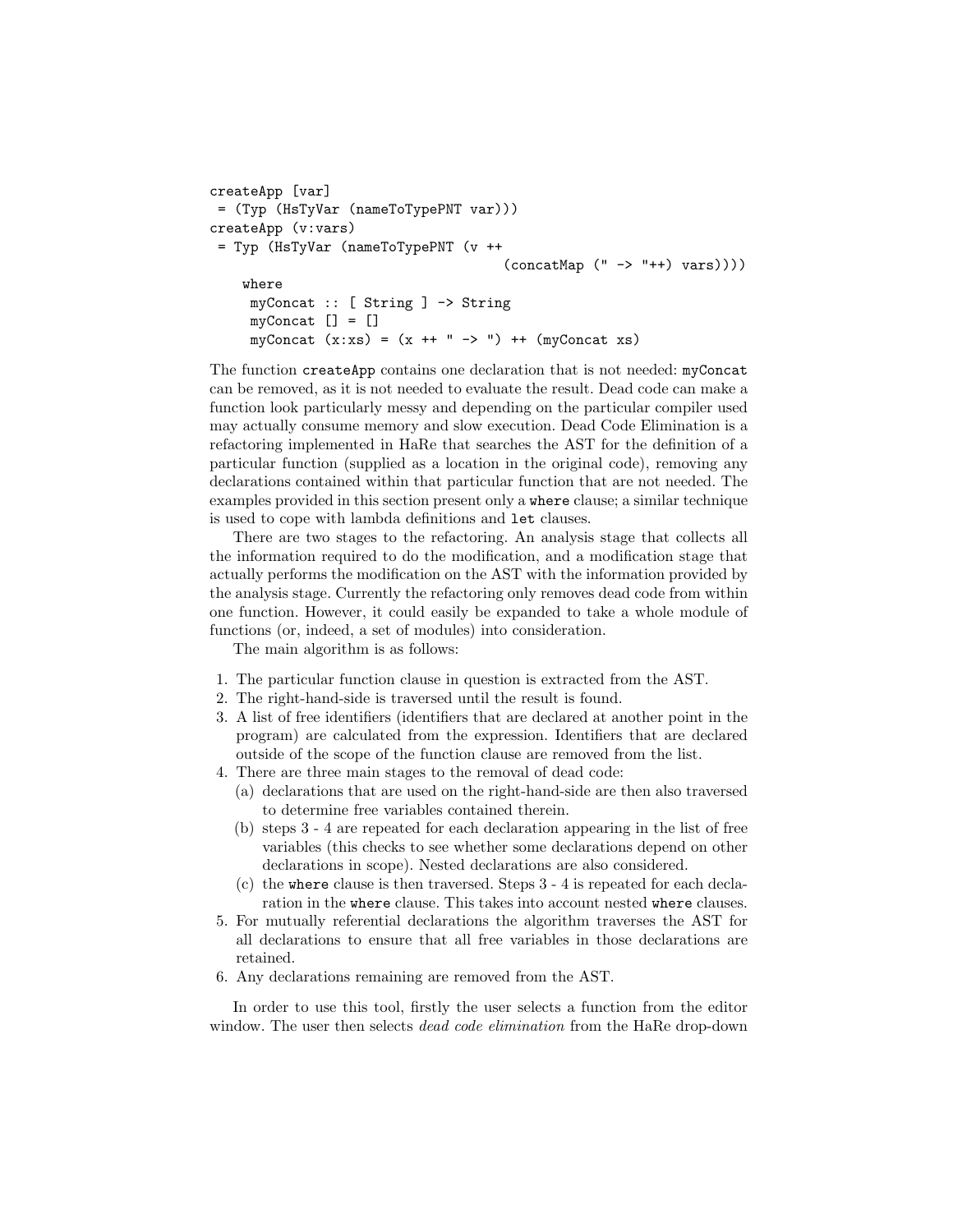menu. To capture the entire namespace, the whole program is parsed into an AST and token stream. The AST is then traversed using Strafunski to find the particular function clause in question. This traversal is performed by using the location information in the AST; it is possible to traverse into any functions corresponding to the selection region in the editor. Once the function is found the function's where clause and right-hand-side is retrieved. The function's righthand-side is then traversed until the result is reached. For example the result of createApp is:

```
Typ (HsTyVar (nameToTypePNT (v ++ (concatMap (" -> "++) vars))))
```
Declarations declared in the scope of createApp must be analysed to check whether they are dead; these declarations can appear within let clauses and lamdba expressions within the right-hand-side of the function. The refactoring takes into consideration nested declarations; for example: where/let clauses. Once the returning subexpression is reached, the free and bound names within the subexpression are calculated. The list of free names is then used to remove those declarations residing on the right-hand-side that do not appear within the list of free names. For example:

```
f x = z + reswhere
      res = f (x-1)res2 = f (x+1)y = x + 1z = 46f x = z + reswhere
                                res = f (x-1)z = 46
```
The result expression is  $z + \text{res}$  and the only free variables are z and res; therefore, y can be removed from the right-hand-side of f as it is not used within z + res.

Any mutually referential declarations must be taken care of by ensuring that all free variables in those declarations are retained. For example in the code below it can clearly be observed that the declaration z depends on the declaration y.

Once the right-hand-side has been modified to remove the declarations that are not used, the where clause of the function in question is then analysed. This time the free variables are calculated for each sub-expression within the modified right-hand-side; each member of the where clause that appears in the list of free variables is then analysed for its free variables. All the declarations in the where clause that are not needed by the right-hand-side of the function in question, and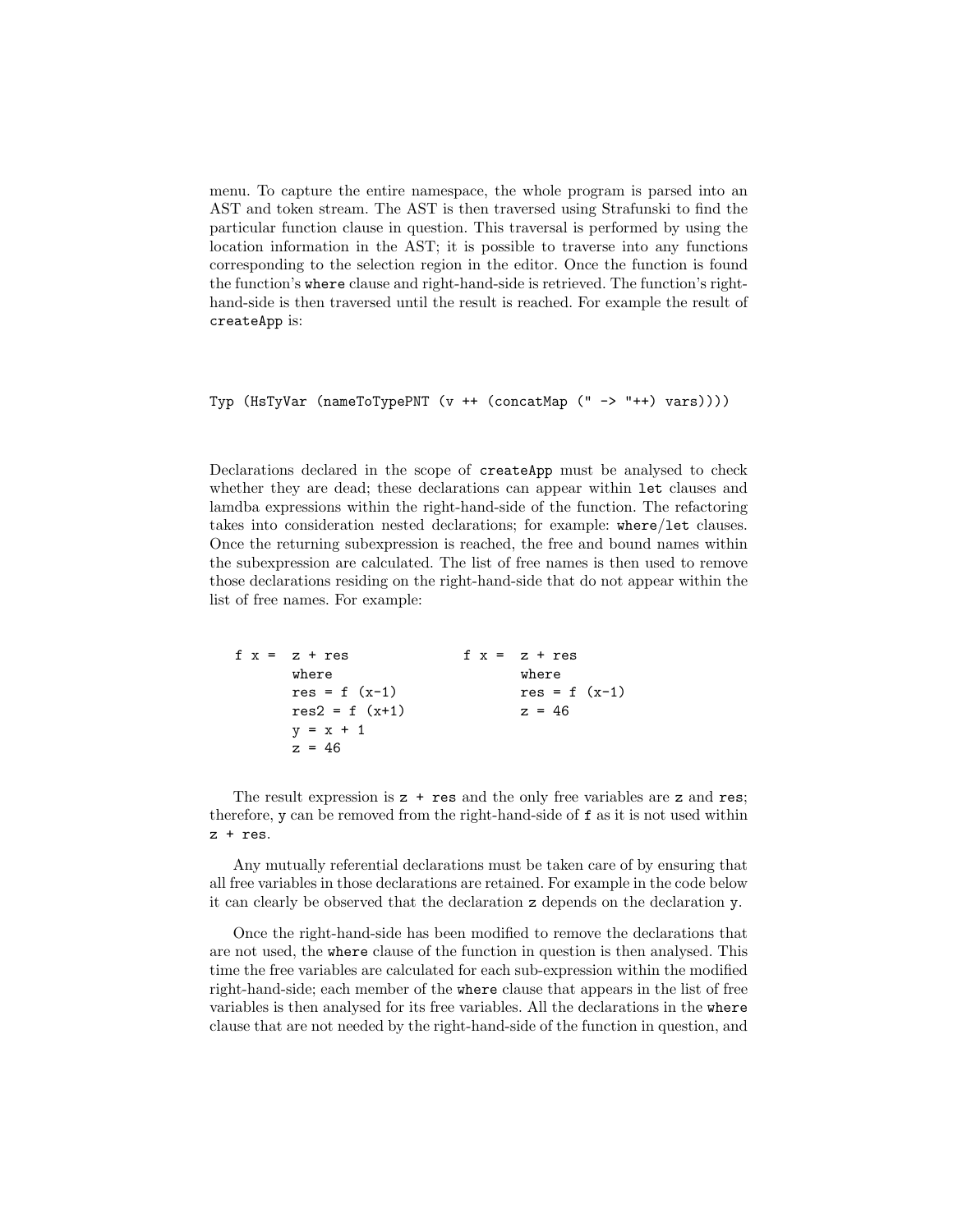do not appear in the dependancy graph of any needed declaration, are removed:

```
f x = z + reswhere
     res = f (x-1)res2 = f (x+1)y = x + 1z = 46 + yf x = z + reswhere
                                res = f(x-1)y = x + 1z = 46 + y
```
After the AST has been modified, the source code is also modified to mirror the changes of the refactoring.

A popular technique in abstract interpretation [2] is strictness analysis [8]. Dead code elimination is related to strictness analysis in that strictness analysis searches for parts of a program that will always be used. Dead code elimination searches for parts of the program that will never be used. Strictness analysis works by abstracting away from the program so that some dynamic information can be inferred in a static way: inferring that the boolean conditional in an if expression is False, say, and therefore calculating that the consequence of the if is never evaluated. This paper takes a static approach to determining dead code.

#### 2.2 Irrelevant Code Elimination

Irrelevant code elimination is useful for debugging purposes and to some extent is used in algorithmic debugging [13]. In algorithmic debugging the debugging tool asks the user a series of questions about whether a particular sub-expression in the code is generating the correct result or not. As the questions proceed, the particular parts of the program that the debugging tool is asking questions about becomes more clearly focused. It is often the case, however, that the programmer will have some intuition where the bug will lie within the code. Extracting a particular sub-expression that is suspected to cause a bug increases the chances of fixing the error. Parts of a function that are known (or at least assumed) to be correct are temporarily removed so the programmer can concentrate effort on fixing the incorrect sub-expression.

As described above, the Dead Code Elimination technique may be generalized to facilitate debugging. It is possible to select a particular sub-expression of interest and to have the function pruned of declarations that are not needed by that particular sub-expression. The expression on the right-hand-side is replaced with the selected sub-expression. This particular generalization of dead code elimination is not a refactoring, it is in fact a transformation since it changes the semantics. For example, consider:

count  $:: [ [a] ] \rightarrow Int$ count (l:list) = maximum ( map length list )

pad :: [ [a] ] -> [ [a] ]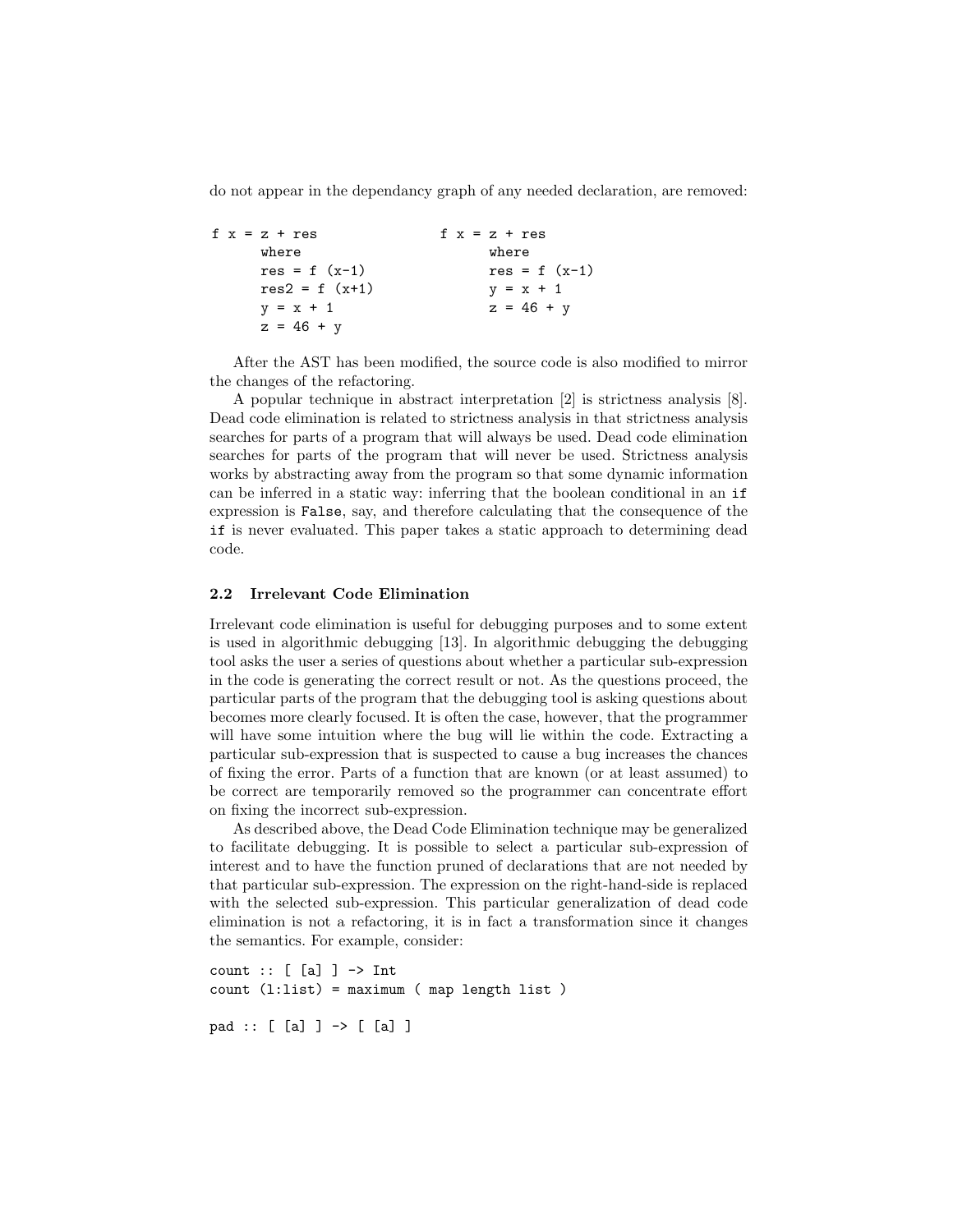```
pad lists = map (pad' (count lists)) lists
    where
        pad' count entry = entry ++ (replicate count (head entry))
```
Suppose the programmer suspects there is a bug in pad, specifically, the programmer believes that the bug is in the call count lists. Isolating out only the call to count lists into a new function would allow the programmer to test that call explicitly, eliminating the parts of pad that the programmer believes to be correct:

```
count :: [ [a] ] \rightarrow Intcount (l:list) = maximum ( map length list )
pad2 :: [ [a] ] -> Int
pad2 lists = count lists
```
The programmer can then place a call to pad2 in the code, test the program, discover that the formal parameter to count is in fact incorrect and undo the previous transformation and correct the error:

```
count :: [ [a] ] -> Int
count list = maximum ( map length list )
```
The definition of pad remains unchanged.

#### 2.3 Summary

This section has described two flavours of code elimination for Haskell. The first: dead code elimination was concerned with looking at the entire result of a function and removing the parts of the function that were not needed to compute the result. This was then generalized further by allowing the user to highlight a particular sub-expression in the result and then remove the parts of the function that are not needed to compute the sub-expression; this process was called irrelevant code elimination. Dead code elimination and irrelevant code elimination, in particular, form the basis of a backwards static program slicing tool. The next section expands on the work presented here to introduce the notion of splitting and merging.

### 3 Slicing Based Refactorings

This section defines what program slicing means for a functional language. In section 3.1 program slicing is introduced and is then implemented as a *splitting* refactoring in section 3.2. The converse of this is then described in section 3.3.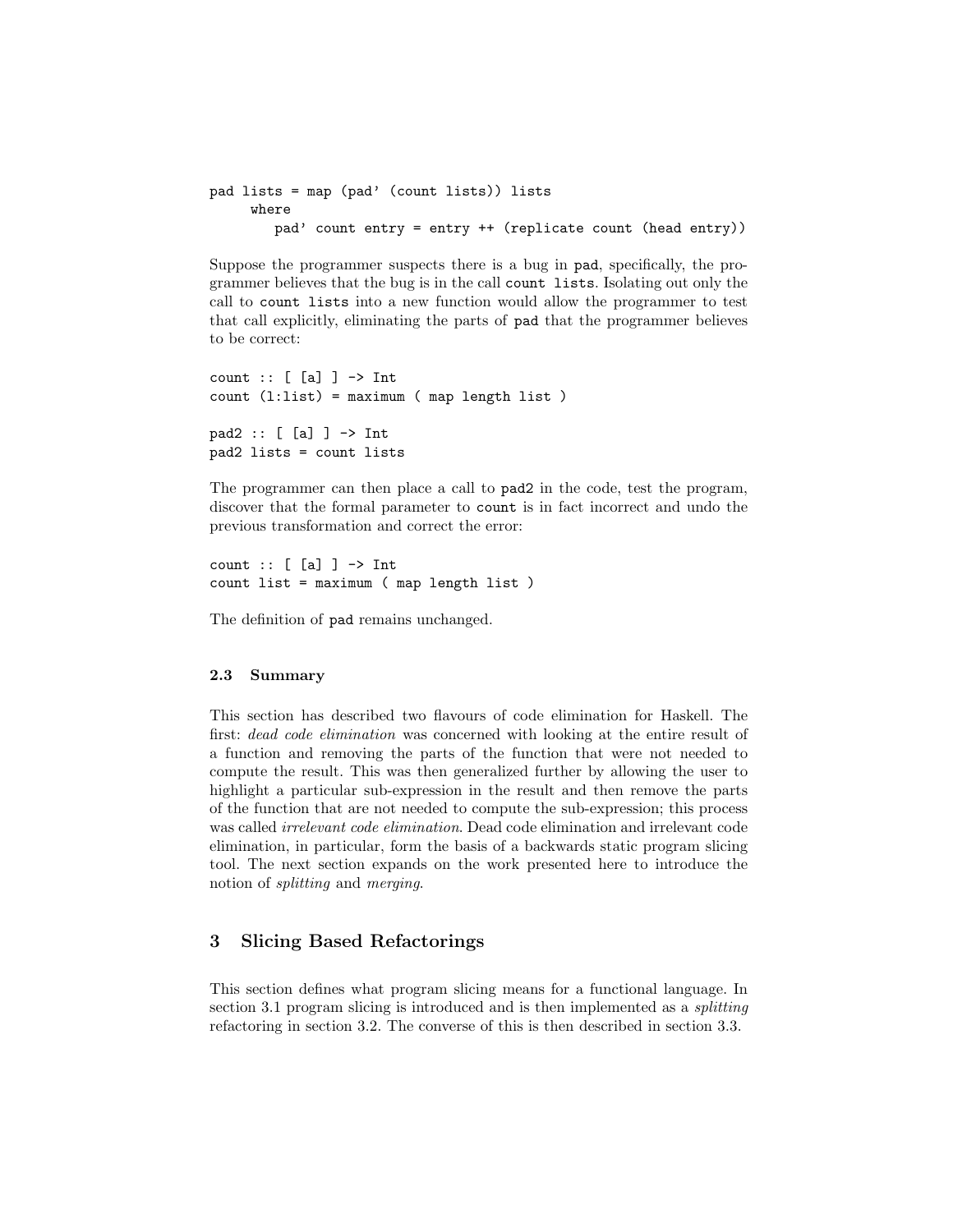#### 3.1 Program Slicing

Weiser, in  $[16]$ , introduces a program slice S as a *reduced executable program* obtained from a program P by removing statements, such that S replicates part of the behavior of P. This process is driven from a slicing criterion, usually a variable representing the line number and expression of interest, which is used to represent the point in the code whose impact is to be observed with respect to the entire program. Weiser introduced the concept that is now known as a backwards, static slicing method. A backwards slice consists of all parts of a program that have an effect on the criterion in question. Another form of program slicing is a forwards slice [15]. Starting with the slicing criterion, or the program point of interest, a forwards slice is all parts of the program that the criterion will affect.

Orthogonal to the choice between forward and backward slicing is the distinction between *static* and *dynamic* slicing: static program slicing means that all possible computations of a program are considered and dynamic program slicing means inferring names with particular values, giving a very specific computation of a program. Often, the slicing criterion is a sub-set of program variables —the program slice becoming the parts of the program related to the variables.

The obvious analogue to this within the functional paradigm is a subset of the components of a structured result, for example, the fields of a tuple in Haskell. Selecting the components of a result and looking at the computation corresponds to backwards slicing, whereas selecting the subset of the arguments of a function, and seeing what can be computed on the basis of them alone, corresponds to a forwards slice.

Hitherto, there has been little work on program slicing for functional languages. Ochoa et al.[9] introduced a dynamic slicing technique for a lazy logic language. The Haskell debugger, Hat [1], also includes a form of program slicer. However, at this time there is no standalone program slicing tool available for Haskell and therefore we attempt to define a backwards static slicer for Haskell.

This section introduces the notion of program splitting and merging. A number of issues with performing splitting and merging are also given.

#### 3.2 Splitting

A function may return a structured value, for example, a tuple. The particular examples presented in this section use only pairs, however the technique can easily work over tuples of any order.

Splitting works by selecting an element of the tuple and then working out everything needed to calculate that element. The calculated dependencies are then simply extracted and isolated from the rest of the function.

Splitting is mostly used for debugging purposes. However splitting may also be used to extract functionality out of the function so that it can be extended or re-used. The user passes a parameter to the splitter the elements of the result of the function in question which are to be extracted.

Consider the function parseMessage below. parseMessage takes a String of messages each separated by the & character. parseMessage removes the initial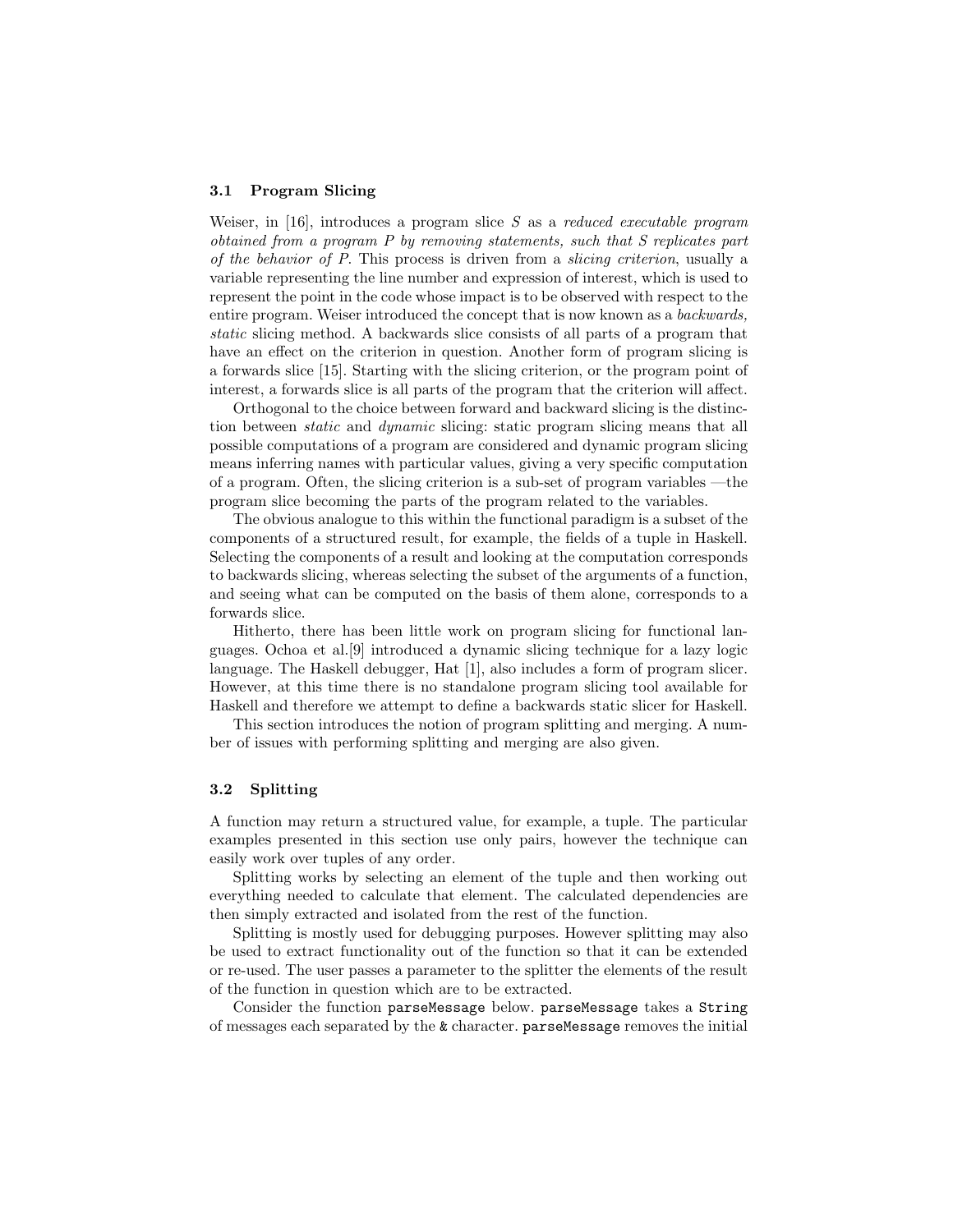message and returns the next message as the first element of the result and the remainder of the message as the second element:

```
type MessageList = String
type Message = String
parseMessage :: MessageList -> (Message, MessageList)
parseMessage [] = ([], []parseMessage xs = (takeWhile ((= '&') (tail ys)),dropWhile (/= '\&') (tail ys))
        where
          \forall s = dropWhile (/= '&') xs
```
As an example of the usage of parseMessage consider:

```
> parseMessage "goodbye&hello&world"
> ("hello","&world")
```
The splitter works through each function clause in turn, extracting the elements of the function clauses' result into separate definitions. It is worth noting that the results of these refactorings are themselves ready for a further refactoring, namely replacing ys with its definition (removing the where clause altogether). It is often the case that further refactorings such as this are often performed. The first pattern clause of parseMessage is essentially trivial. Therefore the value[] is extracted for both elements of the result and two new functions are then created:

```
parseMessage1 :: MessageList -> Message
parseMessage1 [] = []
parseMessage2 :: MessageList -> MessageList
parseMessage2 [] = []
```
The splitter appends an index to the end of the names of the new functions, if the new names conflict with any other identifier in scope then the splitter chooses a new distinct name. This is simply done by incrementing the index until the name no longer conflicts with another identifier in scope.

The next function clause's result is then analysed. Irrelevant code elimination is then performed for each element in the resulting tuple and the result of the code elimination is placed into new function clauses for parseMessage1 and parseMessage2. ys is required by both elements of the result of parseMessage so it is retained; the new function clauses are then added to the definitions of parseMessage1 and parseMessage2 within the AST.

```
parseMessage1 xs = takeWhile (/= ' &') (tail ys)
        where
            ys = dropWhile ((= '&') xsparseMessage2 xs = dropWhile (/= '&') (tail ys)
```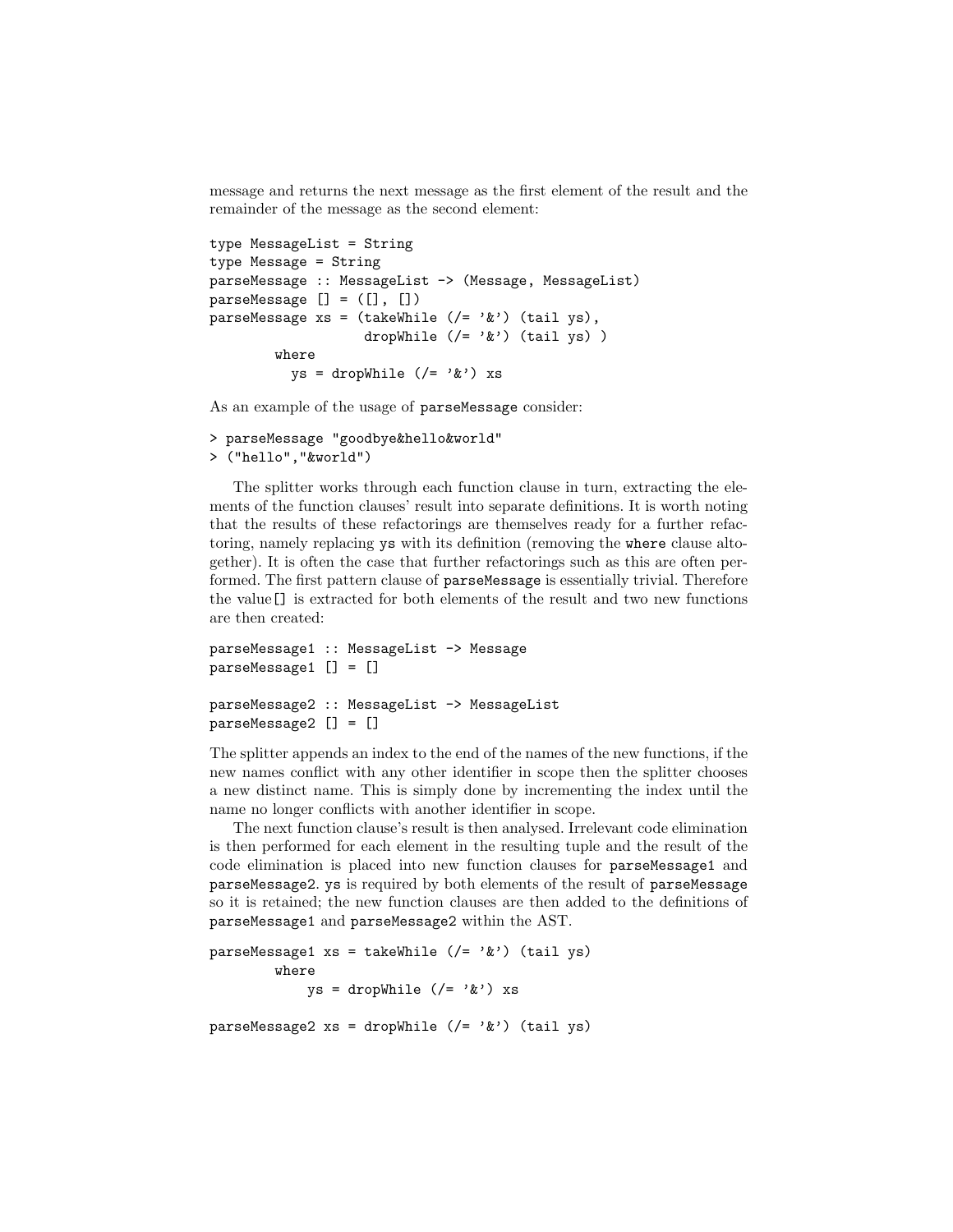```
where
       ys = dropWhile \left(\frac{\ }{}\right)^{2} / \& ') xs
```
This gives the new definitions of parseMessage1 and parseMessage2. The source code is then modified to reflect the changes within the AST.

#### 3.3 Merging

Merging is the process of taking a number of functions and unifying them together into one tuple-returning function. The process described here only merges two functions; obviously the functionality can be easily extended however, to merge together any number of functions.

Merging works by unifying all the code from the selected functions into a new tuple-returning function. Duplicate parts of the function are also removed. Unlike when doing splitting, where names are generated automatically, the user must specify a name for the merged function.

Merging is mostly used to reuse code and improve code efficiency. For example, merging take and drop into splitAt results in only one recursive call instead of two. Merging functions together has the possibility to introduce further code sharing.

The remainder of this section will focus on merging parseMessage1 and parseMessage2.

```
parseMessage1 :: MessageList -> Message
parseMessage1 [] = []
parseMessage1 xs = takeWhile (/= '&') (tail ys)
        where
             ys = dropWhile \left(\frac{\ }{}\right)^{2} / \& ') xs
parseMessage2 :: MessageList -> MessageList
parseMessage2 [] = []
parseMessage2 xs = dropWhile (/= '&') (tail ys)
        where
             ys = dropWhile (/= '&') xs
```
Firstly, the merge refactoring checks to see whether the pattern sets of parseMessage1 and parseMessage2 are the same. If they are not then the merge refactoring terminates with an error to the user. The merge refactoring also checks to see whether the types of the arguments to parseMessage1 and parseMessage2 are the same. If the pattern sets are not the same then the merge refactoring cannot correctly unify the patterns; if they cannot be unified the merge refactoring terminates with an error message to the user.

Each function clause in question is merged together. The first clause of parseMessage1 and parseMessage2 both have the same result value. Merging those clauses together is trivial:

```
parseMessage :: MessageList -> (Message, MessageList)
parseMessage [] = ([], [])
```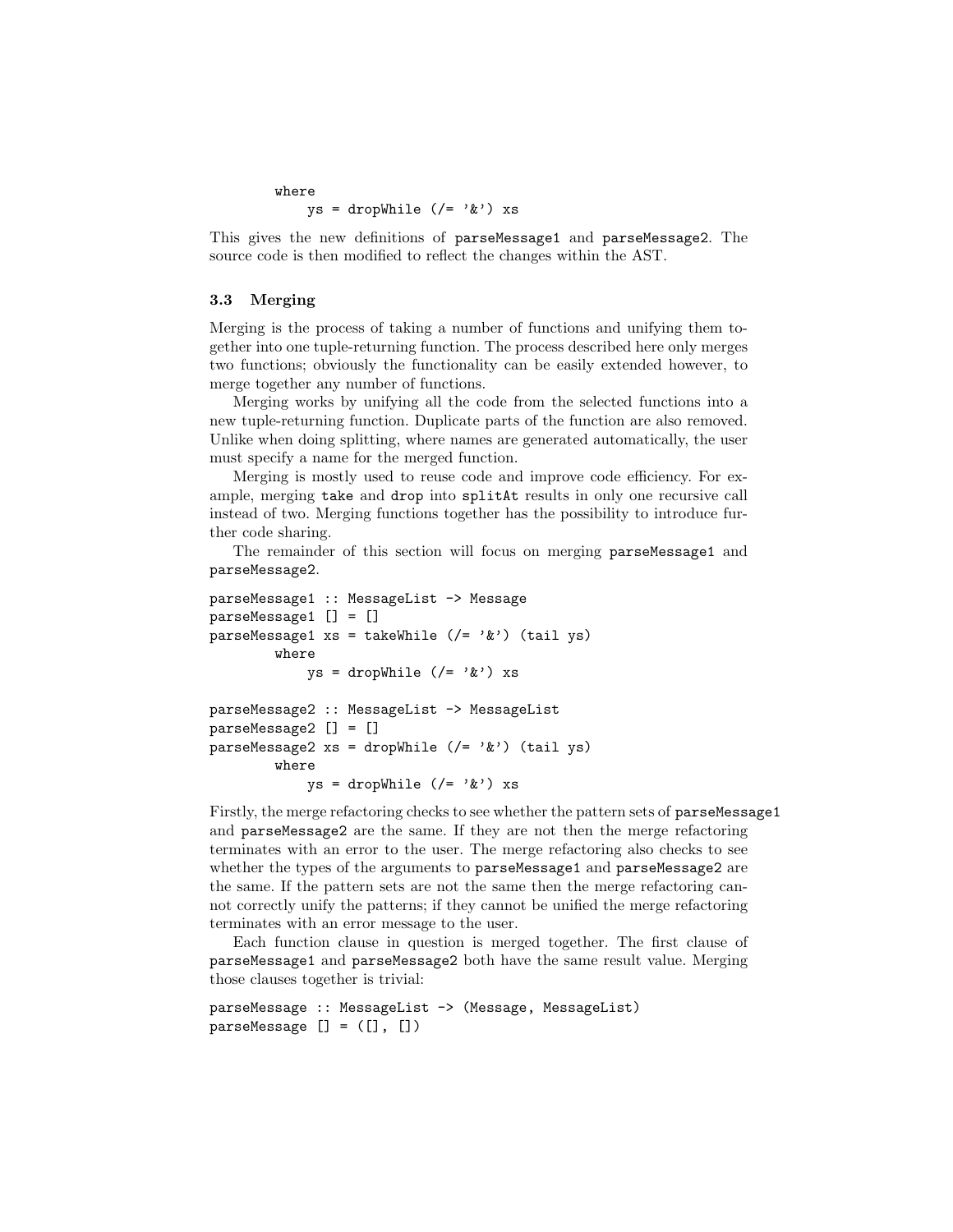The second clauses of parseMessage1 and parseMessage2 are now considered. The results are unified together and placed into a new function clause:

```
parseMessage xs = (takeWhile (/= '&') (tail ys),
                   dropWhile (/= '&') (tail ys) )
        where
          ys = dropWhile (/= ' &') xs
         ys = dropWhile ((= '&') xs
```
The duplicate declaration of ys within the where clause is removed.

#### 3.4 Design and Implementation Issues

Sometimes when splitting is used patterns that are the result of recursive calls become redundant. All patterns that are not needed in the result are replaced with wildcards so that the namespace is kept clean.

One element of a tuple may depend upon another element. For instance, it is possible for one element to come from the first part of a recursive call, but for it to be returned in the second element in the main body. In very unusual circumstances the following can occur:

```
f :: Int \rightarrow (Char, (Char, Int))
f 10 = ('a', (g 'f' 1, 2))f n = (x, (g x 1, 2))where
  (\_, (x, 2)) = f (n+1)g :: Char \rightarrow Int \rightarrow Char
g \times y = chr (ord x + 1)
```
The first element of the result of f comes from the second element in its recursive call. If one element depends on another, both of these elements must be extracted from the function, otherwise an error occurs.

Before merging, it is necessary that both functions have the same sets of patterns. If the first function has more pattern clauses than the second for example, then the merge refactoring cannot determine what to place on the right-handside when patterns from the first function are not matched by patterns in the second. An error message is presented to the user if the pattern sets are not the same. An additional refactoring was introduced to allow the user to build particular pattern clauses by instantiating general patterns with values of the same type. Consider, for example:

 $f1 0 1 = take 42 1$ f1  $n$  1 = take  $n$  1  $f2 n 1 = drop n 1$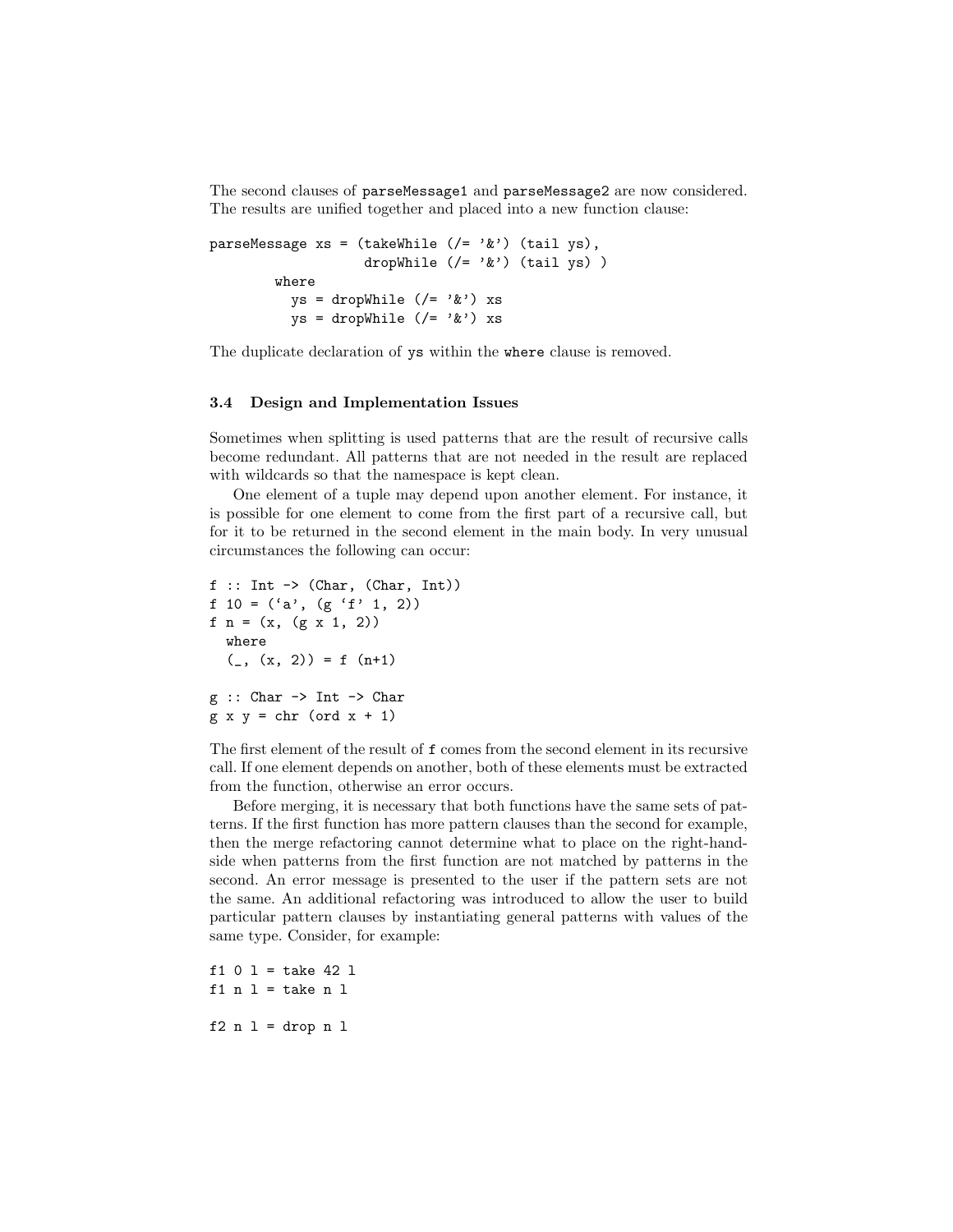Both f1 and f2 have general cases defined, however, f1 has an additional base case defined. This is problematic because the merge refactoring cannot infer what the intention is of the user during the merge:

```
merged 0 \, 1 = (take \, 42 \, 1, undefined)merged n l = (take n l, drop n l)
```
When merging functions, it is also necessary that the arguments to the functions have the same type so that they can be successfully merged. If the functions have different argument types then the merge refactoring returns an error. It is possible that the functions have different return types as this will be captured in a tuple.

Merging and splitting monadic functions is a difficult area, especially if the monad in question is a state monad, for example, the IO monad. Merging two IO monadic values is problematic because the merge refactoring cannot infer the correct order of sequencing. Side effects also effect splitting in a similar way, for example, an element of the tuple return value may depend upon some data written to a file. It is very difficult for the splitter to determine which parts of the monad can have a potential effect as all expressions have the potential to alter the state. Merging and splitting refactorings on monads will be the subject of a future paper.

#### 4 Conclusions and Future Work

This paper presented a number of refactorings for HaRe. Firstly, a technique was defined to eliminate dead code from Haskell functions and then generalized further to remove irrelevant code. A backwards, static program slicer for Haskell was then described as splitting tuple-returning functions; its converse, namely merging, was also described.

In the future it is planned that dead code elimination will be expanded to take a whole program into account and not just a selected function. Dead code elimination could remove the parts of the program that are not directly related to the main function, which would allow the process to be extended to the whole of a large Haskell project.

It is also planned to modify the splitter to analyze the whole scope of a program rather than, simply, tuple-returning functions in the scope of a particular function of interest. It is also planned to modify the splitter so that tuple-returning functions that are called from outside a function's scope to be extracted.

A further paper will detail work on refactoring with monads. It is intended for the work on slicing to be extended further to investigate backwards, dynamic slicing and forwards slicing (both static and dynamic). There are many more exciting possibilities to analyze for the refactoring of Haskell code; and it is hoped to continue work in these directions.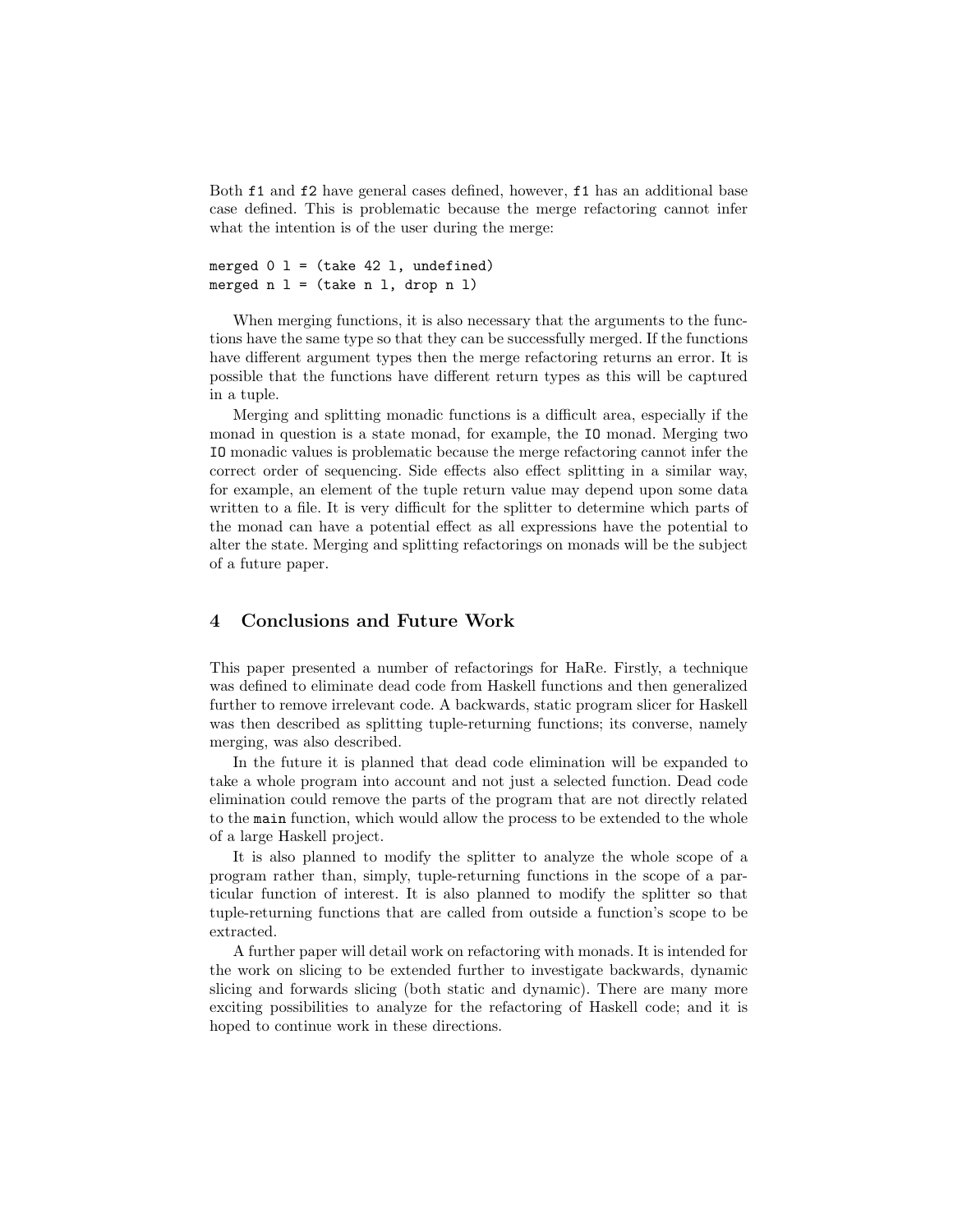#### 5 Acknowledgments

Thanks to Dave Harrison of Northumbria University for his editorial advice.

#### A Source Code

All the code that has been described in this paper can be downloaded using darcs [12] with the following command:

darcs get http://www.cs.kent.ac.uk/projects/refactor-fp/HaRe\_Project/

#### References

- 1. Olaf Chitil. Source-based trace exploration. In *Draft Proceedings of the 16th International Workshop on Implementation of Functional Languages, IFL 2004*, pages 239–244. Technical Report 0408, University of Kiel, September 2004.
- 2. P. Cousot and R. Cousot. Abstract interpretation: a unified lattice model for static analysis of programs by construction or approximation of fixpoints. In *Conference Record of the Fourth Annual ACM SIGPLAN-SIGACT Symposium on Principles of Programming Languages*, pages 238–252, Los Angeles, California, 1977. ACM Press, New York, NY.
- 3. Matthew S. Hecht. *Flow Analysis of Computer Programs*. Elsevier Science Inc., New York, NY, USA, 1977.
- 4. John H. Holland. *Adaptation in natural and artificial systems*. MIT Press, Cambridge, MA, USA, 1992.
- 5. Fred P. Brooks Jr. The Mythical Man-Month. In *Proceedings of the international conference on Reliable software*, page 193, New York, NY, USA, 1975. ACM Press.
- 6. Ralf Lammel and Joost Visser. A strafunski application letter. In *Proc. of PADL'03*, January 2003.
- 7. Huiqing Li, Simon Thompson, and Claus Reinke. The Haskell Refactorer: HaRe, and its API. In John Boyland and Grel Hedin, editors, *Proceedings of the 5th workshop on Language Descriptions, Tools and Applications (LDTA 2005)*, April 2005. Published as Volume 141, Number 4 of Electronic Notes in Theoretical Computer Science, http://www.sciencedirect.com/science/journal/15710661.
- 8. Alan Mycroft. The theory and practice of transforming call-by-need into call-byvalue. In *Proceedings of the Fourth 'Colloque International sur la Programmation' on International Symposium on Programming*, pages 269–281, London, UK, 1980. Springer-Verlag.
- 9. Claudio Ochoa, Josep Silva, and Germán Vidal. Dynamic slicing based on redex trails. In *PEPM '04: Proceedings of the 2004 ACM SIGPLAN symposium on Partial evaluation and semantics-based program manipulation*, pages 123–134, New York, NY, USA, 2004. ACM Press.
- 10. William F. Opdyke. *Refactoring object-oriented frameworks*. PhD thesis, Champaign, IL, USA, 1992.
- 11. PacSoft. Programatica: Integrating programming, properties and validation. www.cse.ogi.edu/PacSoft/projects//, 2005.
- 12. David Roundy. Darcs: distributed version management in Haskell. In *Haskell '05: Proceedings of the 2005 ACM SIGPLAN workshop on Haskell*, pages 1–4, New York, NY, USA, 2005. ACM Press.